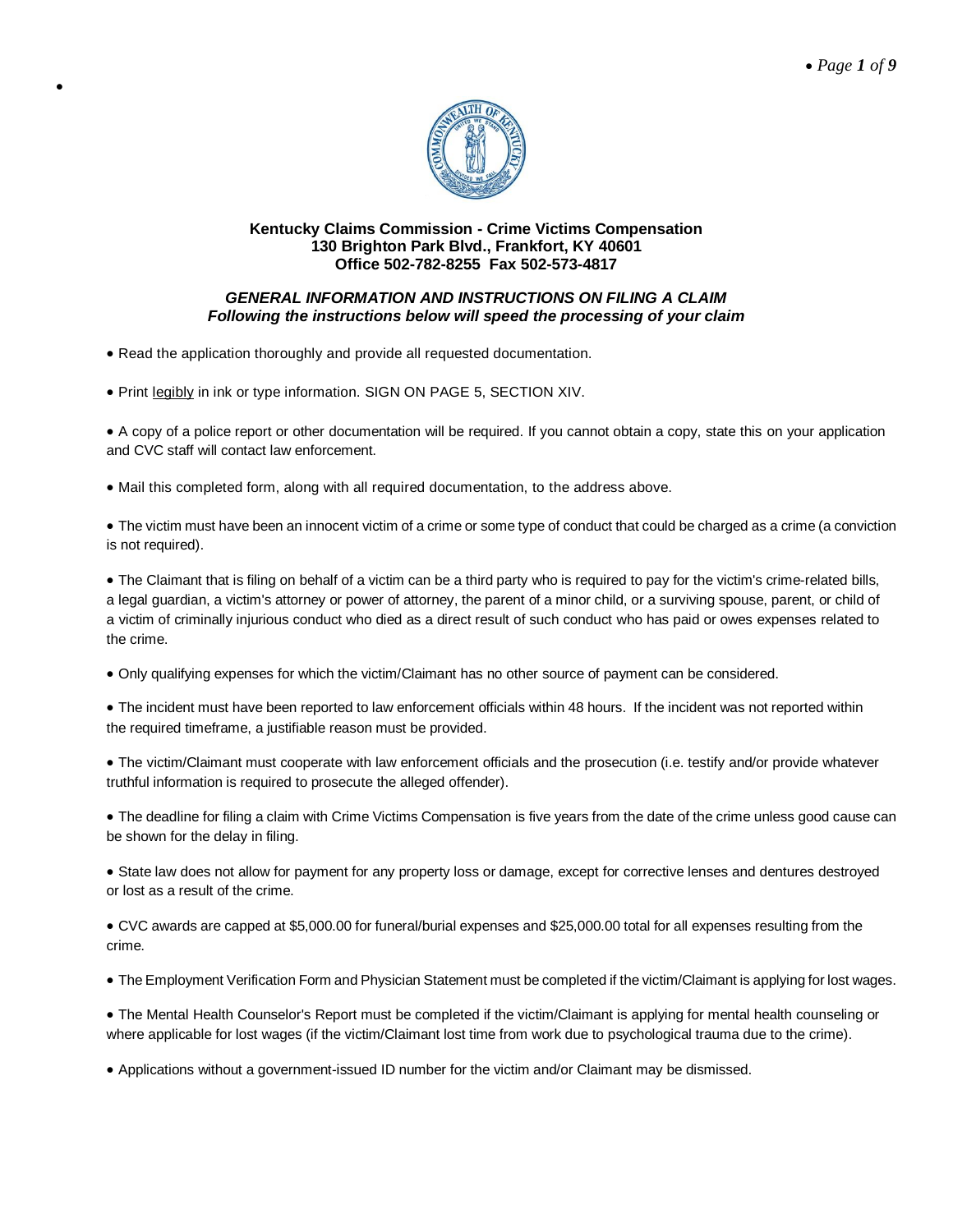٦

| <b>FOR OFFICE USE ONLY</b><br>CLAIM #:<br><b>INVESTIGATOR:</b>        | <b>Kentucky Claims Commission</b><br><b>Crime Victims Compensation</b><br>130 Brighton Park Blvd.<br>Frankfort, KY 40601<br>Office 502-782-8255<br>Fax 502-573-4817 | <b>FOR OFFICE USE ONLY</b><br>(DATE STAMP) |
|-----------------------------------------------------------------------|---------------------------------------------------------------------------------------------------------------------------------------------------------------------|--------------------------------------------|
| Section I: Victim Information (to be completed by victim or Claimant) |                                                                                                                                                                     |                                            |

 $\bullet$ 

 $\Gamma$ 

| Date of Birth: _____________________ | Age: ______________<br>at time of crime | Male <u>the second</u>                     | Female _____ |          |  |
|--------------------------------------|-----------------------------------------|--------------------------------------------|--------------|----------|--|
|                                      |                                         | City                                       | State        | Zip Code |  |
|                                      |                                         | (Work) ___________________________________ |              |          |  |
|                                      |                                         |                                            |              |          |  |

|                                                                     |  | <b>City City</b><br>State | Zip Code                             |
|---------------------------------------------------------------------|--|---------------------------|--------------------------------------|
|                                                                     |  |                           |                                      |
|                                                                     |  |                           |                                      |
| Section III: Crime Information (Attach a copy of the police report) |  | $\Box$ Arson              | Type of Crime (Check all that apply) |

| <b>Section in: Crime information</b> (Attach a copy of the police report)                                                                                                                                                     | ⊟ Als∪li<br>$\Box$ Assault |        |                                            |
|-------------------------------------------------------------------------------------------------------------------------------------------------------------------------------------------------------------------------------|----------------------------|--------|--------------------------------------------|
| Location of Crime: 1990 and 200 million of Crime:                                                                                                                                                                             |                            |        | $\Box$ Burglary                            |
| Address                                                                                                                                                                                                                       | City                       | County | □ Child Physical Abuse / Neglect           |
| Date of Crime: 2008 and 2008 and 2008 and 2008 and 2008 and 2008 and 2008 and 2008 and 2008 and 2008 and 2008 and 2008 and 2008 and 2008 and 2008 and 2008 and 2008 and 2008 and 2008 and 2008 and 2008 and 2008 and 2008 and |                            |        | □ Child Pornography                        |
|                                                                                                                                                                                                                               |                            |        | Domestic Assault                           |
|                                                                                                                                                                                                                               |                            |        | $\Box$ DUI / DWI<br>Fraud/Financial Crimes |
|                                                                                                                                                                                                                               | Law Enforcement Agency     |        | □ Homicide (Murder)                        |
| Reported within 48 hours of discovery? _______ Yes _______ No                                                                                                                                                                 |                            |        | □ Human Trafficking                        |
|                                                                                                                                                                                                                               |                            |        | $\Box$ Kidnapping                          |
|                                                                                                                                                                                                                               |                            |        | □ Other Vehicular Crimes                   |
|                                                                                                                                                                                                                               |                            |        | $\Box$ Robbery<br>□ Sexual Assault Adult   |
|                                                                                                                                                                                                                               |                            |        | □ Sexual Assault Child                     |
| Offender(s) charged with a crime? _______ Yes _______ No                                                                                                                                                                      |                            |        | $\Box$ Stalking                            |
| If yes, what charge(s)? $\qquad \qquad$                                                                                                                                                                                       |                            |        | $\Box$ Terrorism                           |
|                                                                                                                                                                                                                               |                            |        | $\Box$ Other                               |
| What Court? District: Circuit: Circuit: Juvenile:                                                                                                                                                                             |                            |        |                                            |
|                                                                                                                                                                                                                               |                            |        |                                            |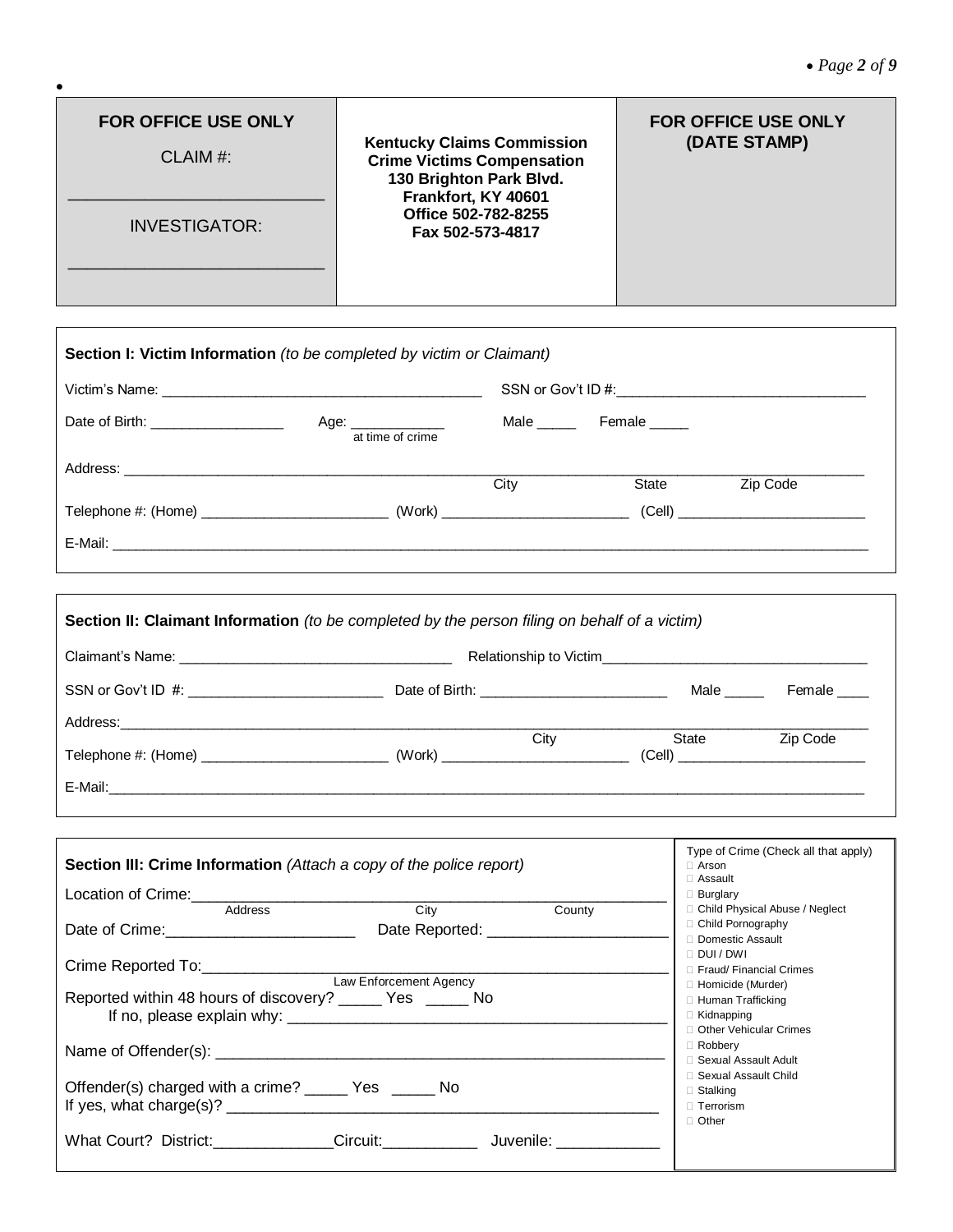**Section IV: Describe what happened** *(If known, please explain the reason for the crime. If you need additional space, feel free to attach a separate sheet of paper).*

 $\_$  ,  $\_$  ,  $\_$  ,  $\_$  ,  $\_$  ,  $\_$  ,  $\_$  ,  $\_$  ,  $\_$  ,  $\_$  ,  $\_$  ,  $\_$  ,  $\_$  ,  $\_$  ,  $\_$  ,  $\_$  ,  $\_$  ,  $\_$  ,  $\_$  ,  $\_$  ,  $\_$  ,  $\_$  ,  $\_$  ,  $\_$  ,  $\_$  ,  $\_$  ,  $\_$  ,  $\_$  ,  $\_$  ,  $\_$  ,  $\_$  ,  $\_$  ,  $\_$  ,  $\_$  ,  $\_$  ,  $\_$  ,  $\_$  ,

 $\_$  ,  $\_$  ,  $\_$  ,  $\_$  ,  $\_$  ,  $\_$  ,  $\_$  ,  $\_$  ,  $\_$  ,  $\_$  ,  $\_$  ,  $\_$  ,  $\_$  ,  $\_$  ,  $\_$  ,  $\_$  ,  $\_$  ,  $\_$  ,  $\_$  ,  $\_$  ,  $\_$  ,  $\_$  ,  $\_$  ,  $\_$  ,  $\_$  ,  $\_$  ,  $\_$  ,  $\_$  ,  $\_$  ,  $\_$  ,  $\_$  ,  $\_$  ,  $\_$  ,  $\_$  ,  $\_$  ,  $\_$  ,  $\_$  ,

 $\_$  ,  $\_$  ,  $\_$  ,  $\_$  ,  $\_$  ,  $\_$  ,  $\_$  ,  $\_$  ,  $\_$  ,  $\_$  ,  $\_$  ,  $\_$  ,  $\_$  ,  $\_$  ,  $\_$  ,  $\_$  ,  $\_$  ,  $\_$  ,  $\_$  ,  $\_$  ,  $\_$  ,  $\_$  ,  $\_$  ,  $\_$  ,  $\_$  ,  $\_$  ,  $\_$  ,  $\_$  ,  $\_$  ,  $\_$  ,  $\_$  ,  $\_$  ,  $\_$  ,  $\_$  ,  $\_$  ,  $\_$  ,  $\_$  ,

 $\_$  ,  $\_$  ,  $\_$  ,  $\_$  ,  $\_$  ,  $\_$  ,  $\_$  ,  $\_$  ,  $\_$  ,  $\_$  ,  $\_$  ,  $\_$  ,  $\_$  ,  $\_$  ,  $\_$  ,  $\_$  ,  $\_$  ,  $\_$  ,  $\_$  ,  $\_$  ,  $\_$  ,  $\_$  ,  $\_$  ,  $\_$  ,  $\_$  ,  $\_$  ,  $\_$  ,  $\_$  ,  $\_$  ,  $\_$  ,  $\_$  ,  $\_$  ,  $\_$  ,  $\_$  ,  $\_$  ,  $\_$  ,  $\_$  ,

 $\_$  ,  $\_$  ,  $\_$  ,  $\_$  ,  $\_$  ,  $\_$  ,  $\_$  ,  $\_$  ,  $\_$  ,  $\_$  ,  $\_$  ,  $\_$  ,  $\_$  ,  $\_$  ,  $\_$  ,  $\_$  ,  $\_$  ,  $\_$  ,  $\_$  ,  $\_$  ,  $\_$  ,  $\_$  ,  $\_$  ,  $\_$  ,  $\_$  ,  $\_$  ,  $\_$  ,  $\_$  ,  $\_$  ,  $\_$  ,  $\_$  ,  $\_$  ,  $\_$  ,  $\_$  ,  $\_$  ,  $\_$  ,  $\_$  ,

 $\_$  ,  $\_$  ,  $\_$  ,  $\_$  ,  $\_$  ,  $\_$  ,  $\_$  ,  $\_$  ,  $\_$  ,  $\_$  ,  $\_$  ,  $\_$  ,  $\_$  ,  $\_$  ,  $\_$  ,  $\_$  ,  $\_$  ,  $\_$  ,  $\_$  ,  $\_$  ,  $\_$  ,  $\_$  ,  $\_$  ,  $\_$  ,  $\_$  ,  $\_$  ,  $\_$  ,  $\_$  ,  $\_$  ,  $\_$  ,  $\_$  ,  $\_$  ,  $\_$  ,  $\_$  ,  $\_$  ,  $\_$  ,  $\_$  ,

 $\_$  ,  $\_$  ,  $\_$  ,  $\_$  ,  $\_$  ,  $\_$  ,  $\_$  ,  $\_$  ,  $\_$  ,  $\_$  ,  $\_$  ,  $\_$  ,  $\_$  ,  $\_$  ,  $\_$  ,  $\_$  ,  $\_$  ,  $\_$  ,  $\_$  ,  $\_$  ,  $\_$  ,  $\_$  ,  $\_$  ,  $\_$  ,  $\_$  ,  $\_$  ,  $\_$  ,  $\_$  ,  $\_$  ,  $\_$  ,  $\_$  ,  $\_$  ,  $\_$  ,  $\_$  ,  $\_$  ,  $\_$  ,  $\_$  ,

 $\_$  ,  $\_$  ,  $\_$  ,  $\_$  ,  $\_$  ,  $\_$  ,  $\_$  ,  $\_$  ,  $\_$  ,  $\_$  ,  $\_$  ,  $\_$  ,  $\_$  ,  $\_$  ,  $\_$  ,  $\_$  ,  $\_$  ,  $\_$  ,  $\_$  ,  $\_$  ,  $\_$  ,  $\_$  ,  $\_$  ,  $\_$  ,  $\_$  ,  $\_$  ,  $\_$  ,  $\_$  ,  $\_$  ,  $\_$  ,  $\_$  ,  $\_$  ,  $\_$  ,  $\_$  ,  $\_$  ,  $\_$  ,  $\_$  ,

 $\_$  ,  $\_$  ,  $\_$  ,  $\_$  ,  $\_$  ,  $\_$  ,  $\_$  ,  $\_$  ,  $\_$  ,  $\_$  ,  $\_$  ,  $\_$  ,  $\_$  ,  $\_$  ,  $\_$  ,  $\_$  ,  $\_$  ,  $\_$  ,  $\_$  ,  $\_$  ,  $\_$  ,  $\_$  ,  $\_$  ,  $\_$  ,  $\_$  ,  $\_$  ,  $\_$  ,  $\_$  ,  $\_$  ,  $\_$  ,  $\_$  ,  $\_$  ,  $\_$  ,  $\_$  ,  $\_$  ,  $\_$  ,  $\_$  ,

 $\_$  ,  $\_$  ,  $\_$  ,  $\_$  ,  $\_$  ,  $\_$  ,  $\_$  ,  $\_$  ,  $\_$  ,  $\_$  ,  $\_$  ,  $\_$  ,  $\_$  ,  $\_$  ,  $\_$  ,  $\_$  ,  $\_$  ,  $\_$  ,  $\_$  ,  $\_$  ,  $\_$  ,  $\_$  ,  $\_$  ,  $\_$  ,  $\_$  ,  $\_$  ,  $\_$  ,  $\_$  ,  $\_$  ,  $\_$  ,  $\_$  ,  $\_$  ,  $\_$  ,  $\_$  ,  $\_$  ,  $\_$  ,  $\_$  ,

 $\_$  ,  $\_$  ,  $\_$  ,  $\_$  ,  $\_$  ,  $\_$  ,  $\_$  ,  $\_$  ,  $\_$  ,  $\_$  ,  $\_$  ,  $\_$  ,  $\_$  ,  $\_$  ,  $\_$  ,  $\_$  ,  $\_$  ,  $\_$  ,  $\_$  ,  $\_$  ,  $\_$  ,  $\_$  ,  $\_$  ,  $\_$  ,  $\_$  ,  $\_$  ,  $\_$  ,  $\_$  ,  $\_$  ,  $\_$  ,  $\_$  ,  $\_$  ,  $\_$  ,  $\_$  ,  $\_$  ,  $\_$  ,  $\_$  ,

**Section V: Describe any injuries** *(If you need additional space, feel free to attach a separate sheet of paper)*.

# **Section VI: Medical/Dental Expenses**

 $\bullet$ 

*(Each bill must be listed below in order to be considered. Each must be a direct result of the crime and each must have an itemized billing statement attached, including date, type, and charge for service. If you need additional space, feel free to attach a separate sheet of paper)*.

| Provider Name | <b>Total Amount</b><br>Charged | Amount Insurance<br>Covered | Claimant/Victim Out<br>of Pocket | <b>Current Balance</b> |
|---------------|--------------------------------|-----------------------------|----------------------------------|------------------------|
|               |                                |                             |                                  |                        |
|               |                                |                             |                                  |                        |
|               |                                |                             |                                  |                        |
|               |                                |                             |                                  |                        |
|               |                                |                             |                                  |                        |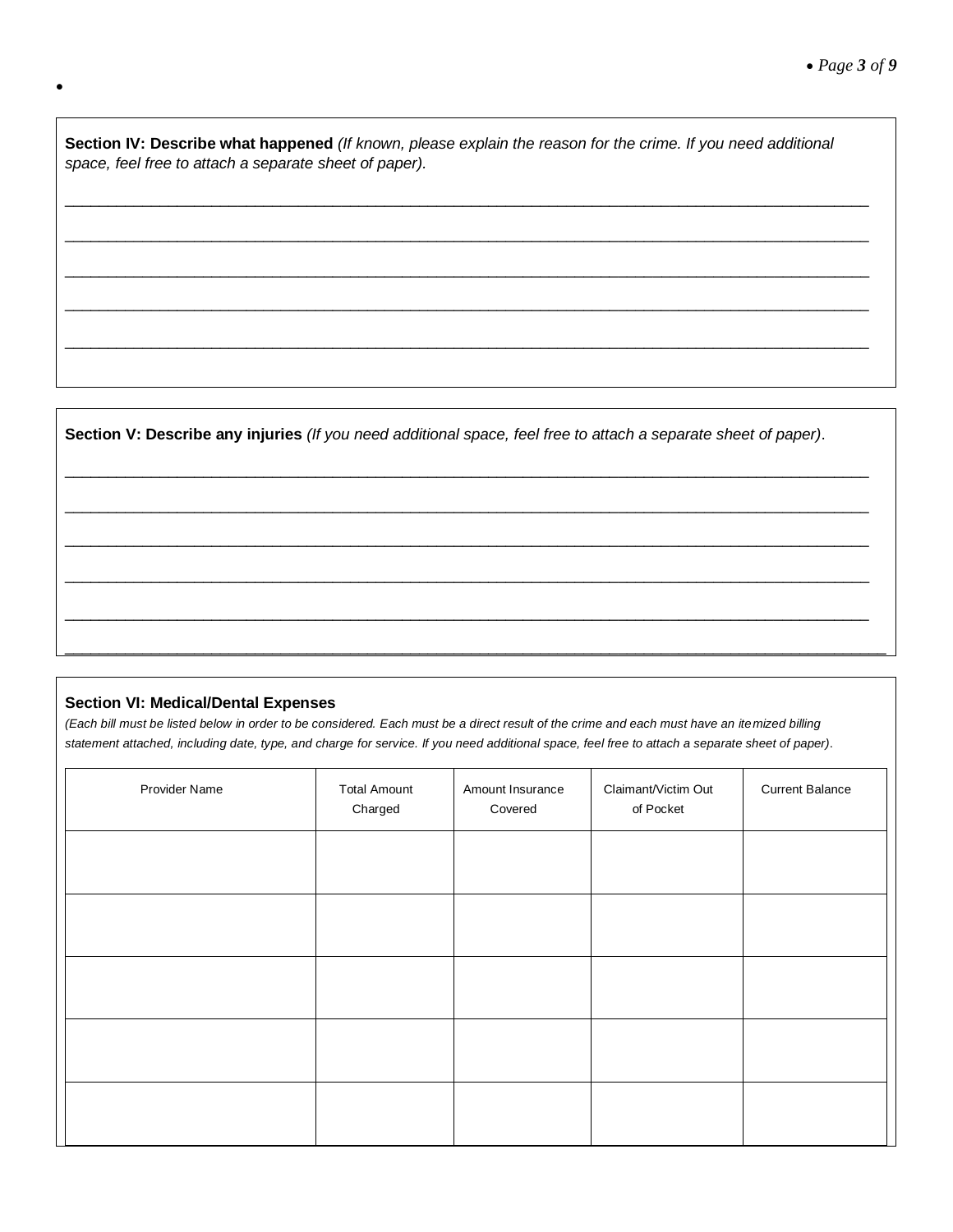# **Section VII: Mental Health Expenses**

 $\bullet$ 

Г

*(Each bill must be listed below in order to be considered. Each must be a direct result of the crime and each must have an itemized billing statement attached, including date, type, and charge for service. If you need additional space, feel free to attach a separate sheet of paper)*.

| Provider Name | <b>Total Amount</b><br>Charged | Amount Insurance<br>Covered | Claimant/Victim Out<br>of Pocket | <b>Current Balance</b> |
|---------------|--------------------------------|-----------------------------|----------------------------------|------------------------|
|               |                                |                             |                                  |                        |
|               |                                |                             |                                  |                        |
|               |                                |                             |                                  |                        |
|               |                                |                             |                                  |                        |
|               |                                |                             |                                  |                        |

| Section VIII: Funeral/Burial Expenses (This section is to be filled out only if the victim is deceased. A signed funeral<br>service contract must be attached).                                                                                                                                                                                           |      |       |                                   |
|-----------------------------------------------------------------------------------------------------------------------------------------------------------------------------------------------------------------------------------------------------------------------------------------------------------------------------------------------------------|------|-------|-----------------------------------|
| Month                                                                                                                                                                                                                                                                                                                                                     |      | Day   | Year                              |
| List benefits available from any of the following sources. (List any and all amounts received or to be received<br>by the victim or Claimant. This includes any money received from contributions or donations).                                                                                                                                          |      |       |                                   |
| Life Insurance:\$ ___________________Workers Comp: \$ _____________________________ Funeral/Burial Insurance:: ________________                                                                                                                                                                                                                           |      |       |                                   |
|                                                                                                                                                                                                                                                                                                                                                           |      |       |                                   |
|                                                                                                                                                                                                                                                                                                                                                           |      |       |                                   |
|                                                                                                                                                                                                                                                                                                                                                           |      |       |                                   |
|                                                                                                                                                                                                                                                                                                                                                           |      |       |                                   |
| <b>Street</b>                                                                                                                                                                                                                                                                                                                                             | City | State | $\overline{Zip}$                  |
| Total of Funeral Expenses: \$ __________________                                                                                                                                                                                                                                                                                                          |      |       | Have they been paid? () Yes () No |
|                                                                                                                                                                                                                                                                                                                                                           |      |       |                                   |
|                                                                                                                                                                                                                                                                                                                                                           |      |       |                                   |
|                                                                                                                                                                                                                                                                                                                                                           |      |       |                                   |
| Section IX: Other sources of payment (Please check all sources of payment that the victim/Claimant had at the time<br>of the crime or received due to the crime. Documentation will be required).                                                                                                                                                         |      |       |                                   |
| $\lambda$ and $\lambda$ and $\lambda$ and $\lambda$ and $\lambda$ and $\lambda$ and $\lambda$ and $\lambda$ and $\lambda$ and $\lambda$ and $\lambda$ and $\lambda$ and $\lambda$ and $\lambda$ and $\lambda$ and $\lambda$ and $\lambda$ and $\lambda$ and $\lambda$ and $\lambda$ and $\lambda$ and $\lambda$ and $\lambda$ and $\lambda$ and $\lambda$ |      |       |                                   |

| () Medicaid         | ) Medicare | () Worker's Compensation |                                      | () Health Insurance | () Auto Insurance |
|---------------------|------------|--------------------------|--------------------------------------|---------------------|-------------------|
| () Health Insurance |            | () Veteran's Benefits    | $()$ Other ( <i>please specify</i> ) |                     |                   |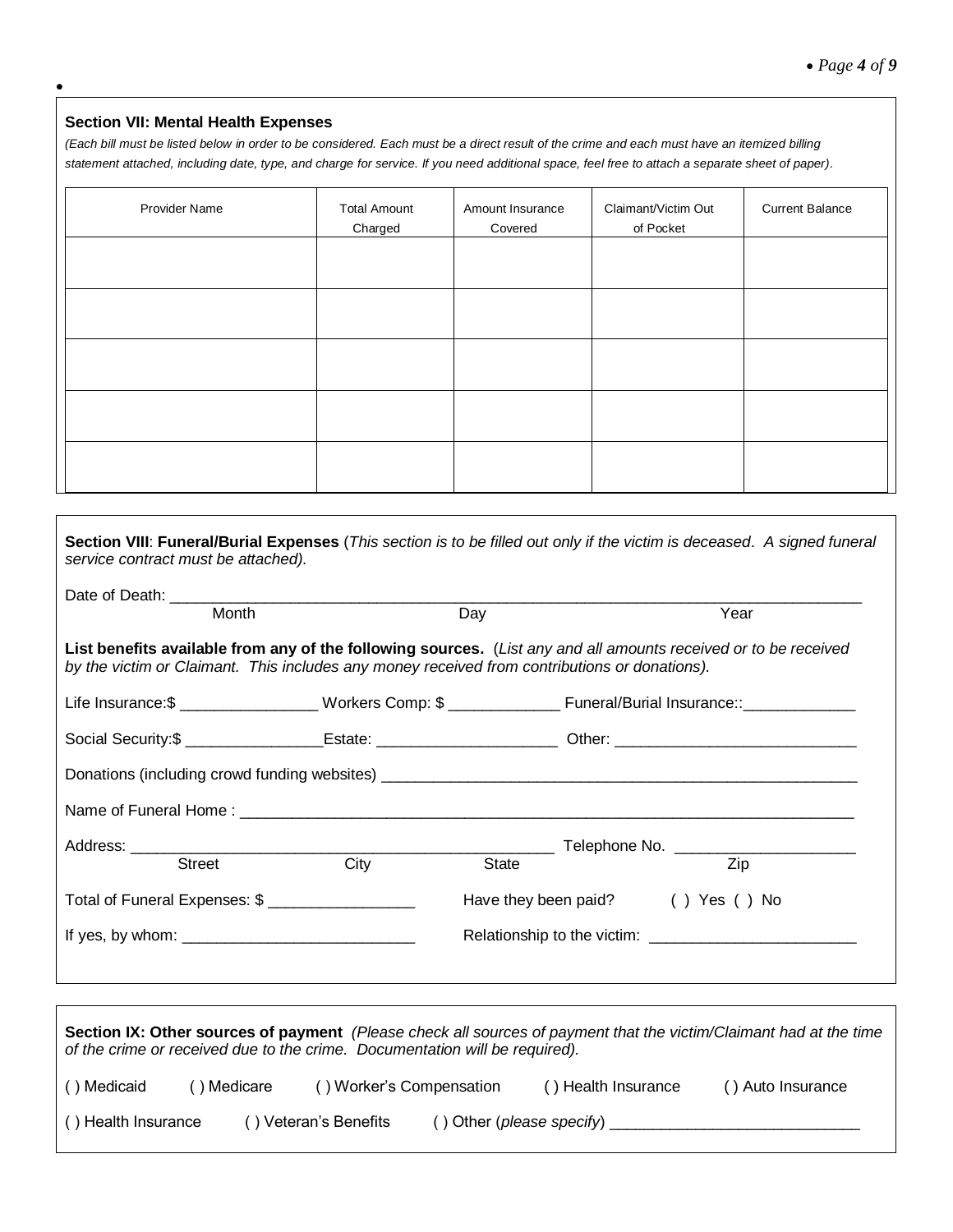| <b>Section X: Lost Wages</b>                                                           |        |               |
|----------------------------------------------------------------------------------------|--------|---------------|
| What was the victim/Claimant's employment status at the time of the crime? () Employed |        | () Unemployed |
| If employed, did the victim/Claimant lose time from work due to the crime?             | () Yes | ( ) No        |
| If employed, is the victim/Claimant applying for lost wages?                           | () Yes | ()No          |
| If the victim/Claimant is applying for lost wages:                                     |        |               |

 $\bullet$ 

- the Employment Verification Form must be submitted. **The form must be completed by the EMPLOYER and must be NOTARIZED.**
- The Physician Statement and/or Mental Health Counselor's Report must be completed and **signed by the Physician or Licensed Therapist.**

If the victim/Claimant was self-employed at the time of the crime, copies of both State and Federal tax returns for the two year period prior to the crime must be submitted.

| Section XI: Loss of Support (Fill out this section if you are financially dependent on the victim or filing for someone<br>who is financially dependent on the victim).                                                    |                                                                                                                                                                                                                                                                                         |  |  |  |  |  |
|----------------------------------------------------------------------------------------------------------------------------------------------------------------------------------------------------------------------------|-----------------------------------------------------------------------------------------------------------------------------------------------------------------------------------------------------------------------------------------------------------------------------------------|--|--|--|--|--|
| The victim's employment status at time of crime: () Employed () Unemployed                                                                                                                                                 |                                                                                                                                                                                                                                                                                         |  |  |  |  |  |
| <b>NOTARIZED.</b>                                                                                                                                                                                                          | If employed, the attached Employment Verification Form <b>MUST</b> be filled out and signed by the <b>EMPLOYER</b> and                                                                                                                                                                  |  |  |  |  |  |
| documentation showing amounts and sources.                                                                                                                                                                                 | List income you now receive as a result of the victim's death. You must list all amounts being received and attach all                                                                                                                                                                  |  |  |  |  |  |
|                                                                                                                                                                                                                            |                                                                                                                                                                                                                                                                                         |  |  |  |  |  |
| AFDC: \$                                                                                                                                                                                                                   |                                                                                                                                                                                                                                                                                         |  |  |  |  |  |
| period prior to the crime must be submitted.                                                                                                                                                                               | If the victim was self-employed at the time of the crime, copies of both State and Federal tax returns for the two year                                                                                                                                                                 |  |  |  |  |  |
|                                                                                                                                                                                                                            |                                                                                                                                                                                                                                                                                         |  |  |  |  |  |
| Section XII: Federal Government Information (optional/for statistical use only)                                                                                                                                            |                                                                                                                                                                                                                                                                                         |  |  |  |  |  |
| Ethnic Group (Victim/Claimant)<br>() Caucasian<br>() African American<br>() American Indian or Alaskan Native<br>() Hispanic / Latino<br>) Multiracial<br>() Asian<br>() Native Hawaiian / Other Pacific Islander<br>Other | Are you? (please check all that apply)<br>() U.S. Citizen () Handicap () Kentucky Resident<br>Who referred you to the compensation program?<br>() Law Enforcement () Hospital () Victim Advocate<br>() Prosecutor () Judge () Other __________<br>Is this a Federal Crime? () Yes () No |  |  |  |  |  |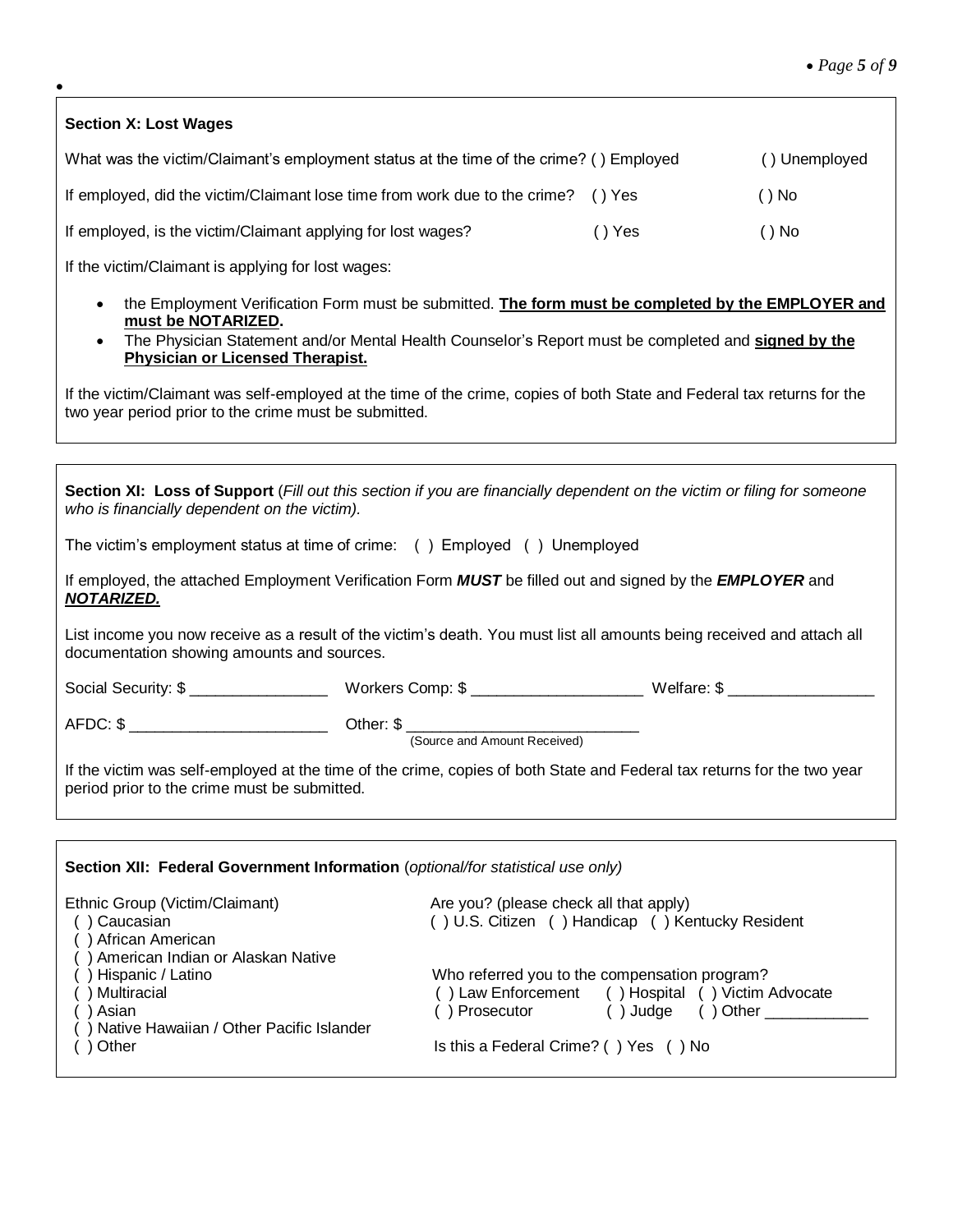| Section XIII: Restitution and Civil Lawsuit (Enter information regarding any payments the court has ordered to be<br>paid by the offender or any settlement you have received or will receive as the result of a lawsuit). |      |       |     |  |
|----------------------------------------------------------------------------------------------------------------------------------------------------------------------------------------------------------------------------|------|-------|-----|--|
| Has the victim and/or Claimant filed or plan to file a civil suit against anyone relating to the injury received as a result of<br>the crime? () Yes () No                                                                 |      |       |     |  |
|                                                                                                                                                                                                                            |      |       |     |  |
|                                                                                                                                                                                                                            |      |       |     |  |
| <b>Street</b>                                                                                                                                                                                                              | City | State | Zip |  |
| Was the offender ordered by the court to pay restitution? () Yes () No If yes, amount: \$                                                                                                                                  |      |       |     |  |

 $\bullet$ 

**Section XIV: Authorization and Subrogation** (*THIS PAGE MUST BE SIGNED AND INCLUDED WITH YOUR APPLICATION).*

**VERIFICATION OF APPLICATION**: I hereby certify, subject to penalty, fine or imprisonment that the information contained in this application for Crime Victims Compensation is true and correct to the best of my knowledge.

**SUBROGATION**: In consideration of the payment received from the Kentucky Claims Commission, in the event I recover damages or compensation from the offender or from any other public or private source as a result of the injuries or death which was the basis of my claim for compensation from the fund, I agree to repay such amount up to the full amount I received from the fund. I understand that compensation from any other public or private source includes but is not limited to: receipt of insurance, Medicare, Medicaid, Workers Compensation, disability pay, etc. I further agree and understand that no part of recovery due the Kentucky Claims Commission may be diminished by any collection fees or for any other reason whatsoever.

Should I choose to recover damages or compensation for the injury or death from any sources, I agree to promptly notify the Kentucky Claims Commission by sending copies of any pleadings, settlement proposals and any other documents relative thereto. I further agree to fully cooperate with the Kentucky Claims Commission should the Commission decide to institute an action against any person or entity for the recovery of all or any part of the compensation I received from the fund.

**MEDICAL/PSYCHIATRIC/EMPLOYMENT RELEASE**: I hereby authorize any hospital, physician, funeral director, employer, insurance company, social service bureau, Social Security office, mental health counselor or facility, or any other person or firm to release any and all information requested by the Kentucky Claims Commission. I understand and acknowledge that my mental health records may contain confidential remarks made by me, information regarding drug or alcohol abuse, HIV status, or other personal data. I further agree and hold blameless any hospital, physician, funeral director, employer, insurance company, social service bureau, Social Security office, mental health counselor or facility or any staff person of any and all liability for the release of these records.

| DATE: ___________________                                                                                       |  |  |
|-----------------------------------------------------------------------------------------------------------------|--|--|
| Social Security or Fed ID #: \\connection = \\connection = \\connection = \\connection = \\connection = \\conne |  |  |
|                                                                                                                 |  |  |
|                                                                                                                 |  |  |
| Nou are not required to have an attorney assist in submitting your application. However, if an attorney does    |  |  |

**\*You are not required to have an attorney assist in submitting your application. However, if an attorney does assist you, the attorney must sign the application as well.\***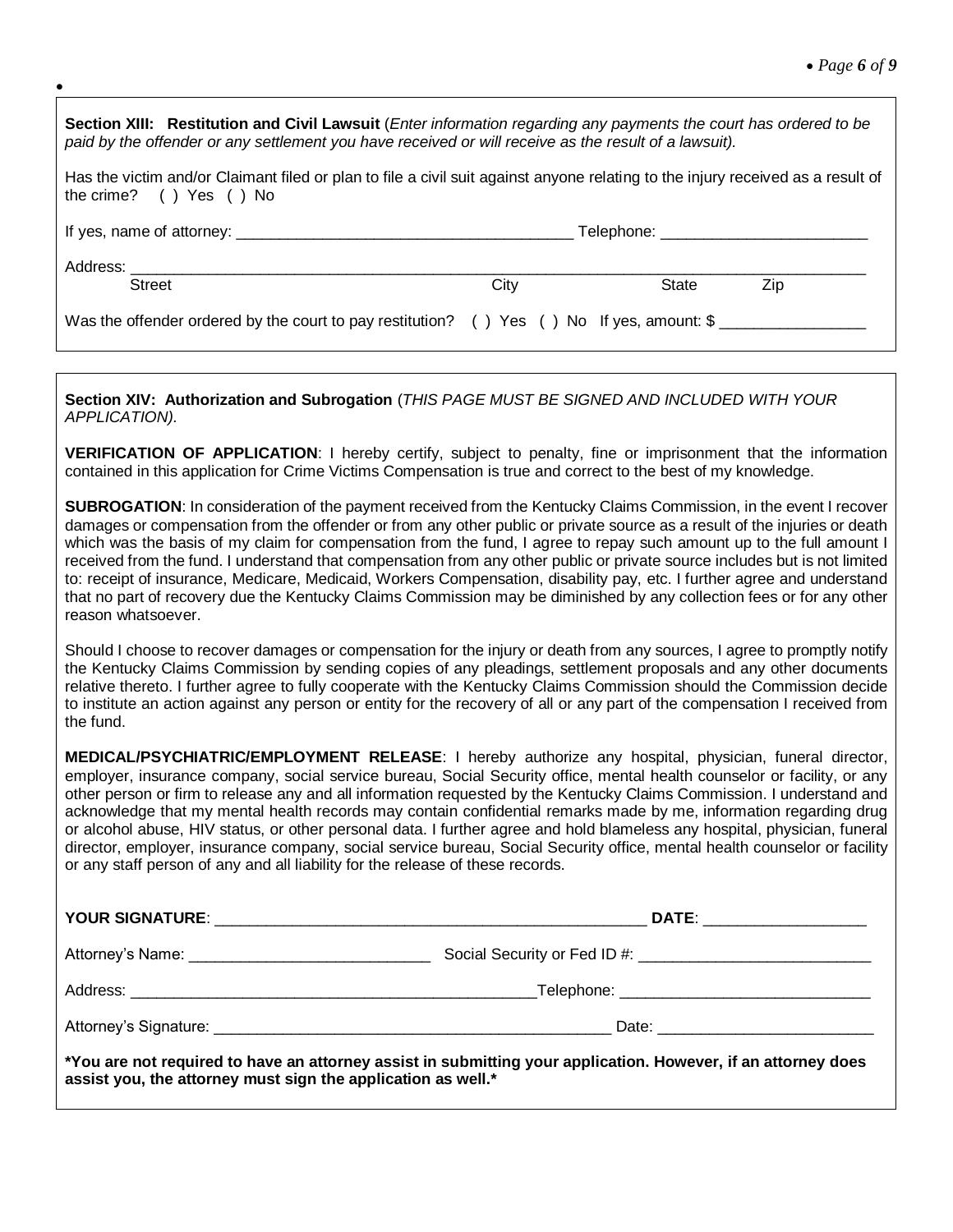$\bullet$ 

# **EMPLOYMENT VERIFICATION FORM Complete only if applying for lost wages/loss of support To be completed and signed by employer only***. This form must be NOTARIZED***.**

| If the employee was employed at the time of the crime, please complete the following:                                                              |                                                                                                                                           |                                                  |                    |          |
|----------------------------------------------------------------------------------------------------------------------------------------------------|-------------------------------------------------------------------------------------------------------------------------------------------|--------------------------------------------------|--------------------|----------|
|                                                                                                                                                    |                                                                                                                                           |                                                  |                    |          |
|                                                                                                                                                    |                                                                                                                                           |                                                  |                    |          |
|                                                                                                                                                    |                                                                                                                                           | City                                             | State              | Zip Code |
| Did the employee miss time from work because of injuries related to the crime: () Yes () No                                                        |                                                                                                                                           |                                                  |                    |          |
|                                                                                                                                                    |                                                                                                                                           |                                                  |                    |          |
| The items listed below are to be weekly amounts:                                                                                                   |                                                                                                                                           |                                                  |                    |          |
|                                                                                                                                                    |                                                                                                                                           |                                                  |                    |          |
|                                                                                                                                                    | Federal Tax Withheld: \$ ____________________State Tax Withheld: \$ _________________Social Security Withheld: \$ _______________________ |                                                  |                    |          |
| Other Deductions (itemized): \$<br>Has the employee returned to work: () Yes () No  Did the employee's wages continue while off work: () Yes () No |                                                                                                                                           | Typical days worked per week: M T W TH F Sat Sun | (Please Circle)    |          |
| If the employee's wages continued while off work, please complete the following:                                                                   |                                                                                                                                           |                                                  |                    |          |
| <b>Deductions</b>                                                                                                                                  | Amount Per Week                                                                                                                           | <b>Starting Date</b>                             | <b>Ending Date</b> |          |
| Workers Comp                                                                                                                                       | \$                                                                                                                                        |                                                  |                    |          |
| Unemployment                                                                                                                                       | $\overline{\$}$                                                                                                                           |                                                  |                    |          |
| Insurance - Health                                                                                                                                 | $\overline{\$}$                                                                                                                           |                                                  |                    |          |
| Insurance - Other                                                                                                                                  | $\overline{\$}$                                                                                                                           |                                                  |                    |          |
| Vacation                                                                                                                                           | $\overline{\$}$                                                                                                                           |                                                  |                    |          |
| <b>Sick</b>                                                                                                                                        | $\overline{\$}$                                                                                                                           |                                                  |                    |          |
| <b>Employers Group</b>                                                                                                                             | $\overline{\$}$                                                                                                                           |                                                  |                    |          |
| <b>Disability</b>                                                                                                                                  | $\overline{\$}$                                                                                                                           |                                                  |                    |          |
| Union                                                                                                                                              | $\overline{\mathcal{L}}$                                                                                                                  |                                                  |                    |          |
| Other                                                                                                                                              | $\overline{\$}$                                                                                                                           |                                                  |                    |          |
| Employer's Name and Title (please print)                                                                                                           |                                                                                                                                           | <b>Employer's Signature</b>                      |                    |          |
| The following must be completed by a Notary Public:                                                                                                |                                                                                                                                           |                                                  |                    |          |
|                                                                                                                                                    |                                                                                                                                           |                                                  |                    |          |
|                                                                                                                                                    | day of __________, 20______. My commission expires ___________________________.                                                           |                                                  |                    |          |
|                                                                                                                                                    |                                                                                                                                           |                                                  |                    |          |

Affix stamp or seal here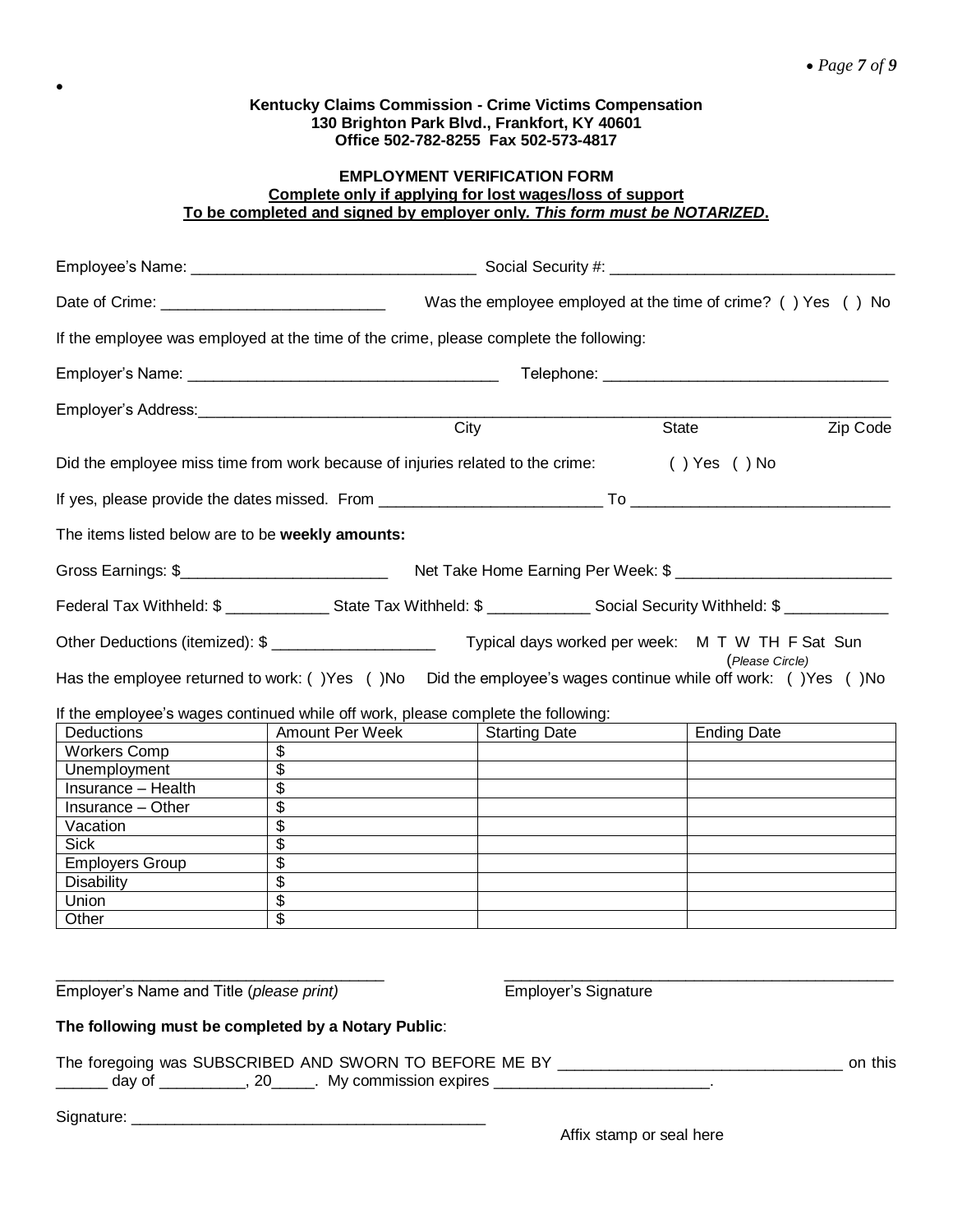$\bullet$ 

# **PHYSICIAN STATEMENT To be** *completed* **and signed by PHYSICIAN only. Complete only if applying for lost wages.**

|             | Did the patient suffer permanent disability due to the crime? () Yes () No |                                                                                                                        |  |
|-------------|----------------------------------------------------------------------------|------------------------------------------------------------------------------------------------------------------------|--|
| Guidelines: |                                                                            | If yes, please state the victim's percentage of permanent disability to the body as a whole in accordance with the AMA |  |
|             |                                                                            |                                                                                                                        |  |

Please describe the injury/trauma sustained by the patient due to the crime and any comments you may like to add:

|                       | Address | City | <b>State</b> | Zip Code |
|-----------------------|---------|------|--------------|----------|
| Telephone: Telephone: |         |      |              |          |
| Physician's Signature |         |      | Date         |          |